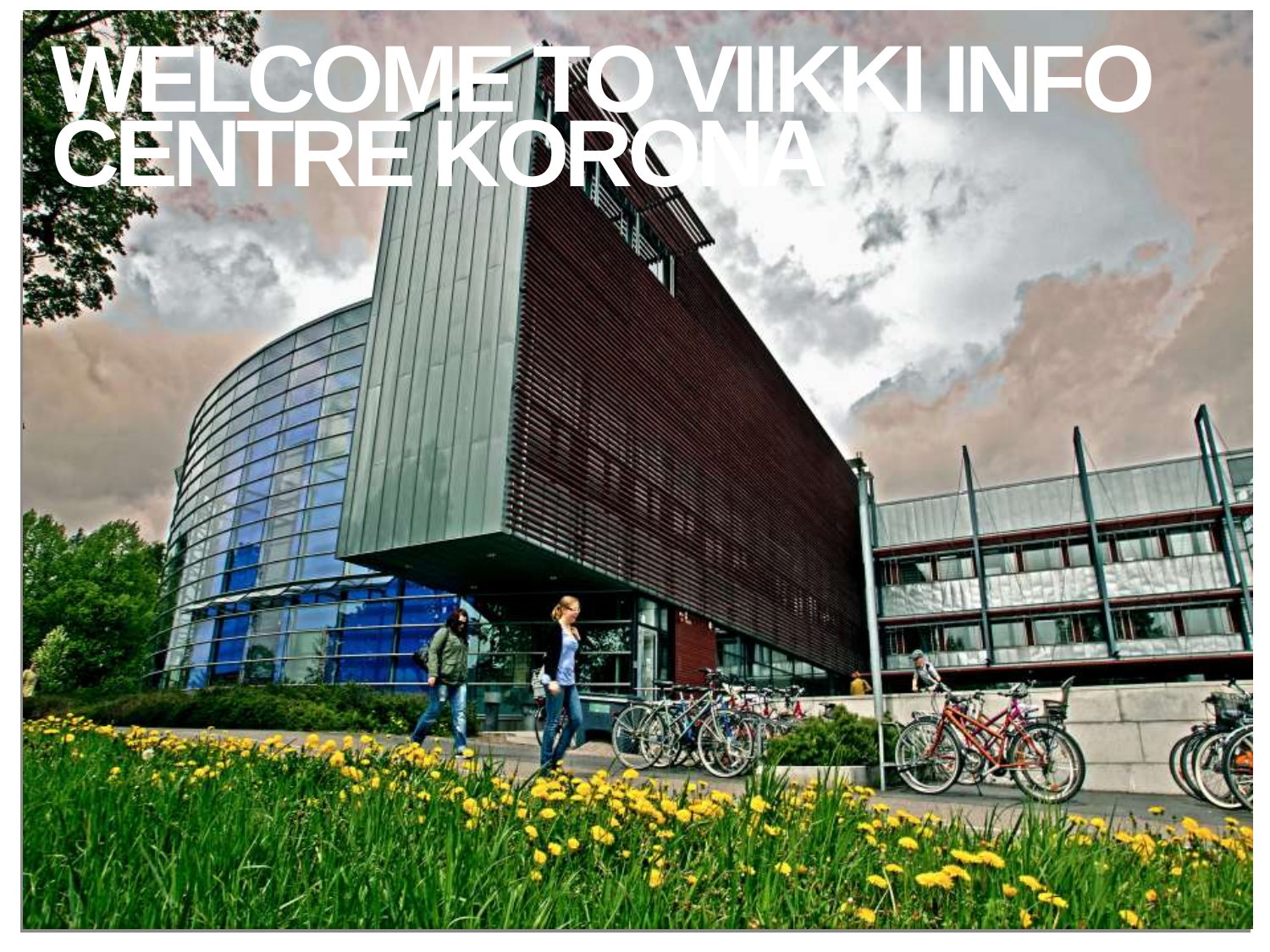## UNIVERSITY OF HELSINKI

**ESTABLISHED 1640** 

MULTIDISCIPLINARY INTERNATIONAL RESEARCH<br>UNIVERSITY WITH STRONG SOCIETAL COMMITMENT

BILINGUAL (FINNISH AND SWEDISH), TUITION ALSO<br>PROVIDED IN ENGLISH

MEMBER OF THE LEAGUE OF EUROPEAN RESEARCH<br>UNIVERSITIES (LERU)

36,500 STUDENTS

5,800 DEGREES AWARDED ANNUALLY

8,500 STAFF, OF WHOM 4,800 RESEARCHERS/TEACH

FAL ANNUAL BUDGET €650 MILLION

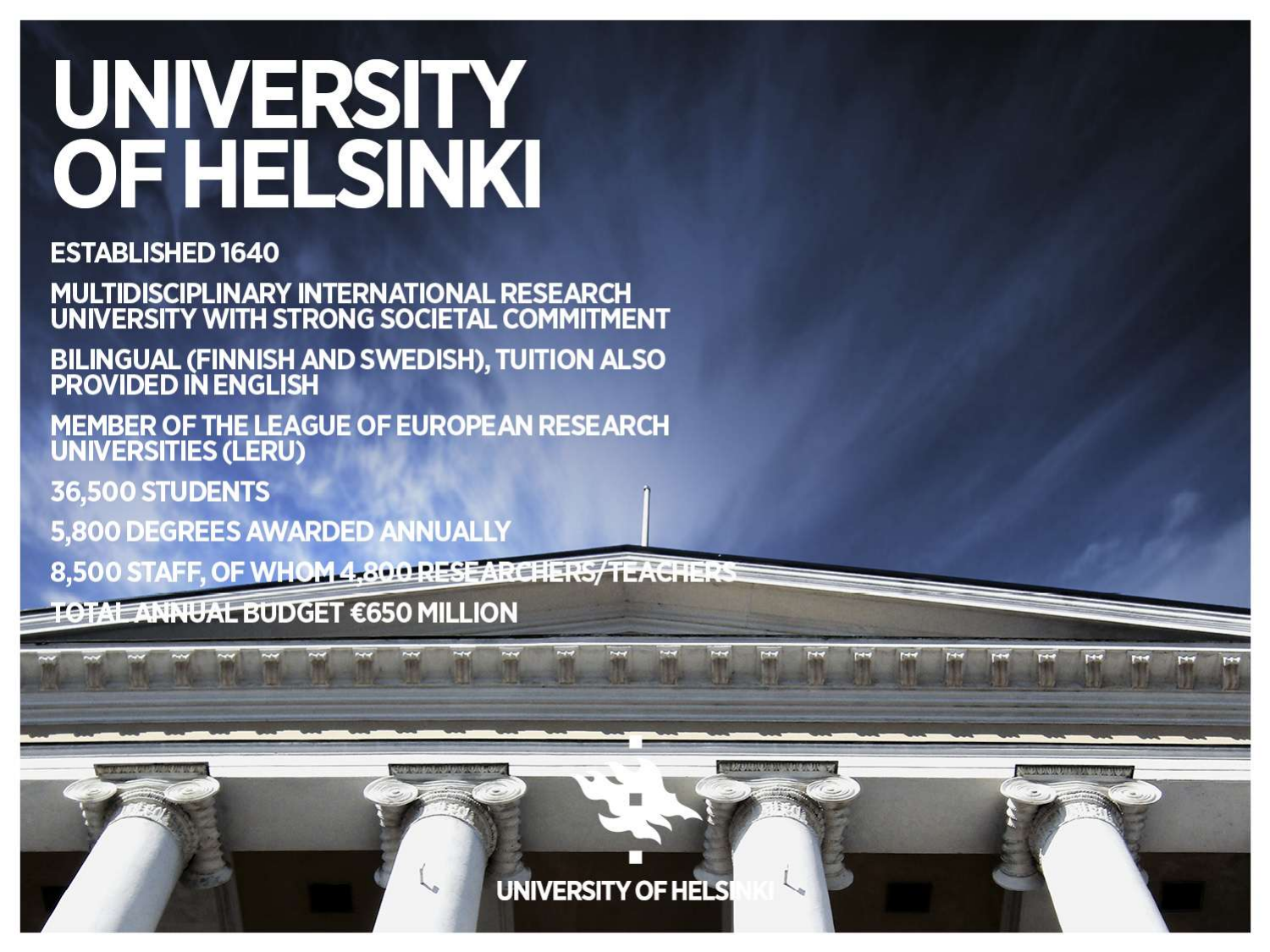## **FOUR CAMPUSES AROUND THE CITY**

#### **CITY CENTRE CAMPUS**

Arts **Theology** Law **Social Sciences Behavioural Sciences Students: 21,000** 

#### **MEILAHTI CAMPUS**

**Medicine Students: 3,000** 

#### **KUMPULA CAMPUS**

**Science Students: 6,000** 

#### **VIIKKI CAMPUS**

**Biological and** environmental sciences Pharmacy **Agriculture and Forestry Veterinary Medicine Students: 6,500** 

UNIVERSITY OF HELSINKI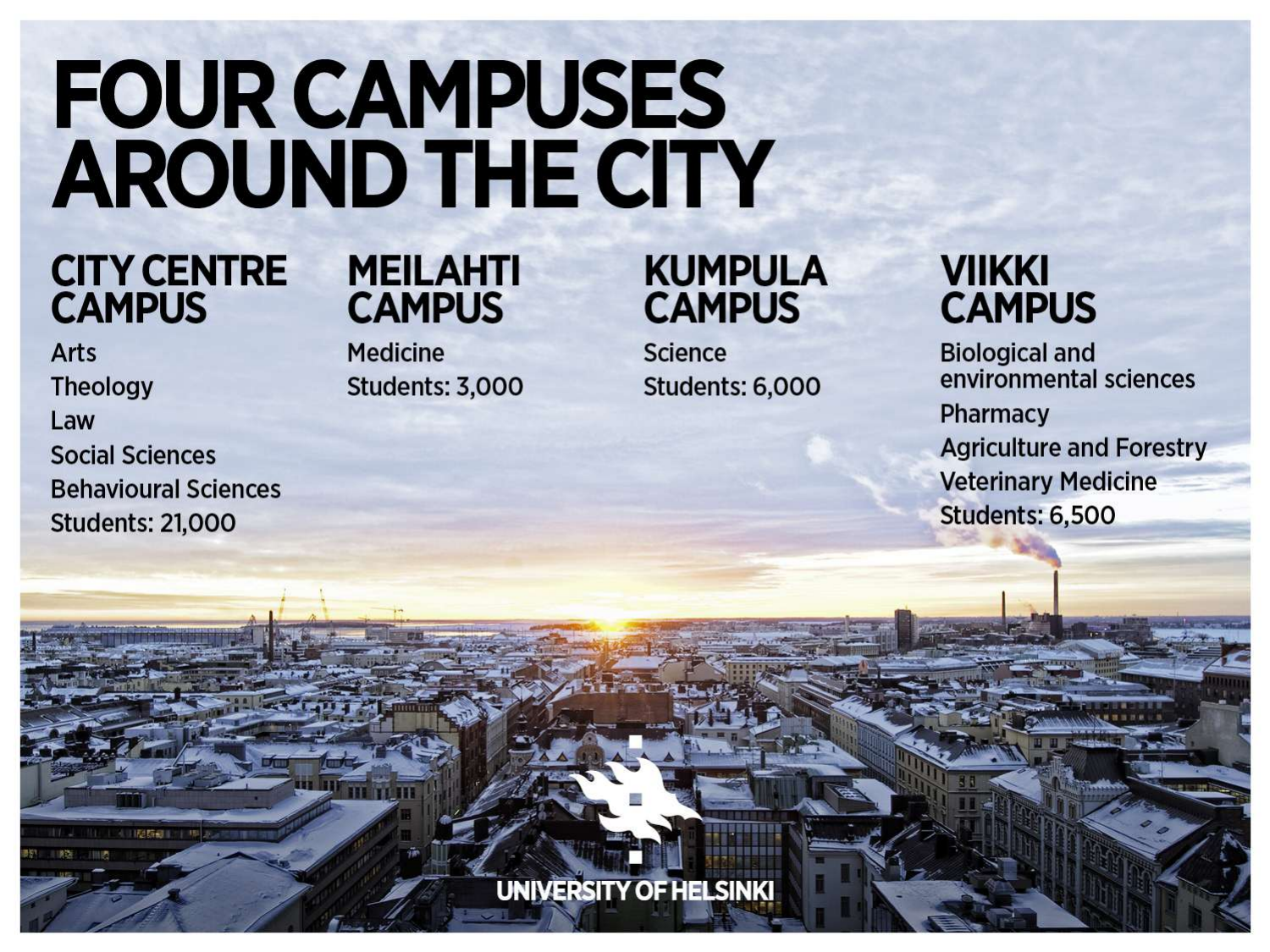## **GREEN CAMPUS IN VIIKKI**

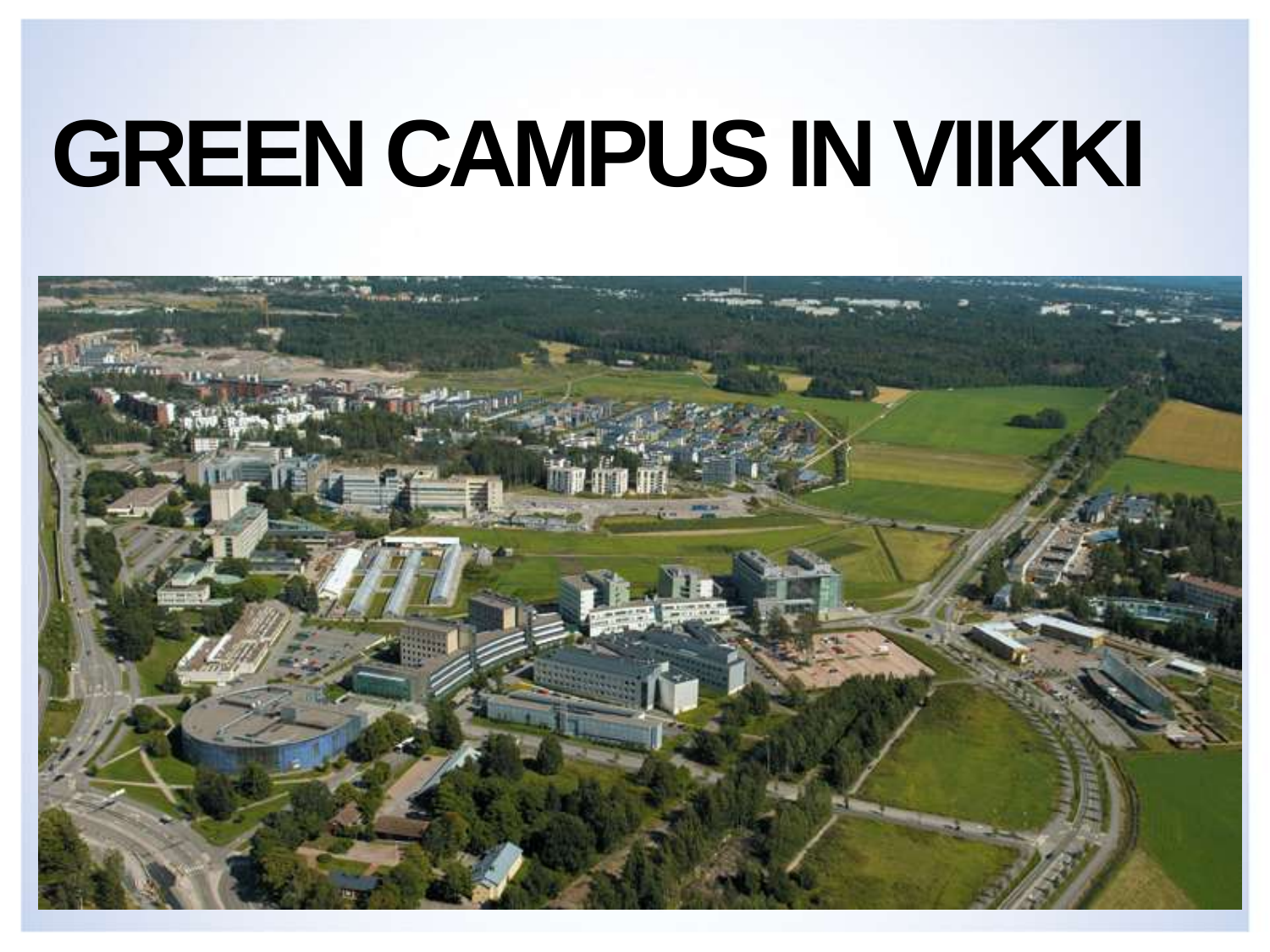# **VIIKKI CAMPUS**

### • **University of Helsinki**

- Four faculties: Agriculture and Forestry, Veterinary Medicine, Pharmacy, Biological and Environmental Sciences
- Institute of Biotechnology
- Neuroscience Center
- **Research institutes**
- Finnish Food Safety Authority (Evira)
- Finnish Game and Fisheries Research Institute (RKTL)
- Economic Research Unit of MTT Agrifood Research Finland

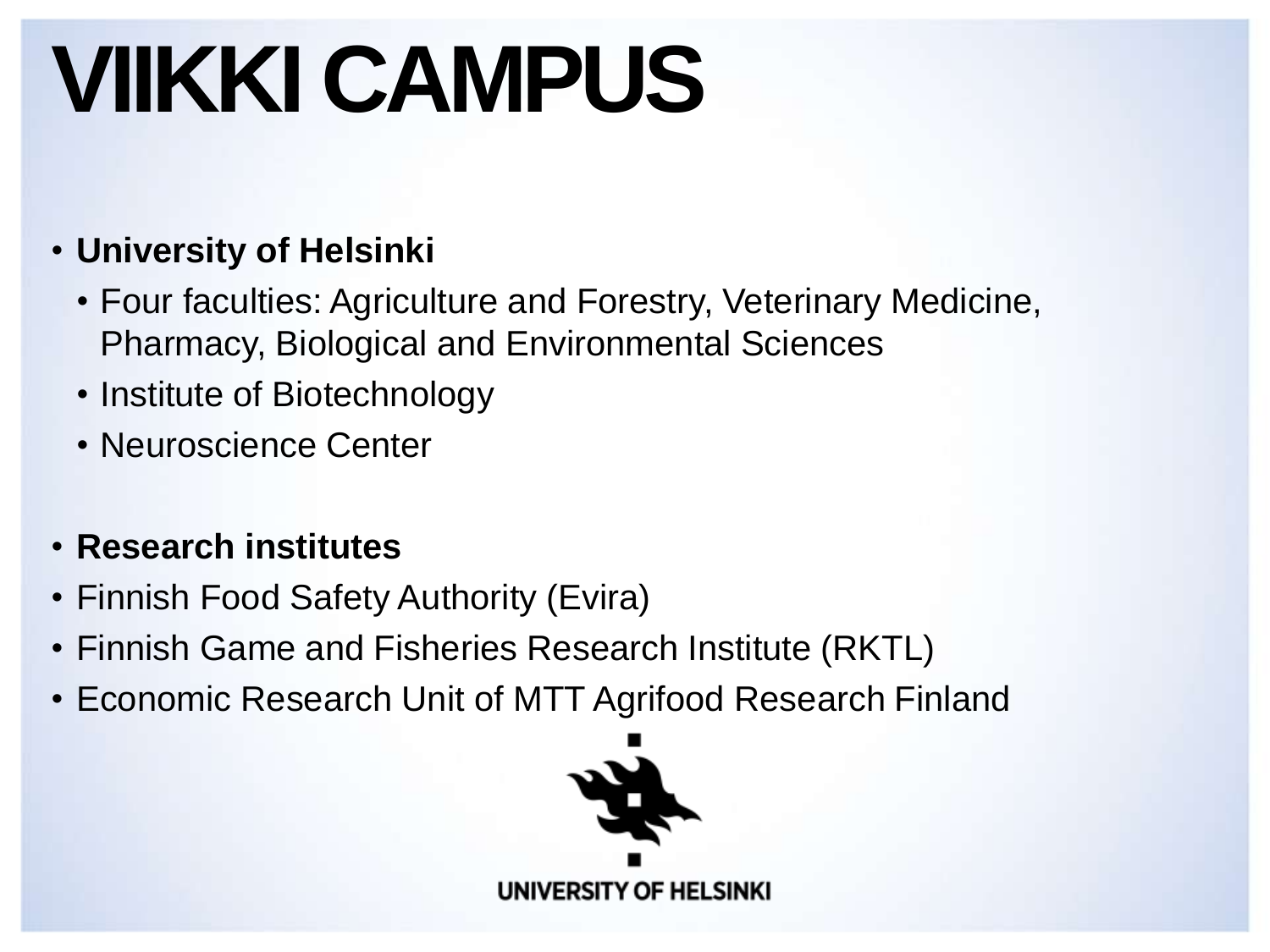## **SINKI UNIVERSITY LIBRARY**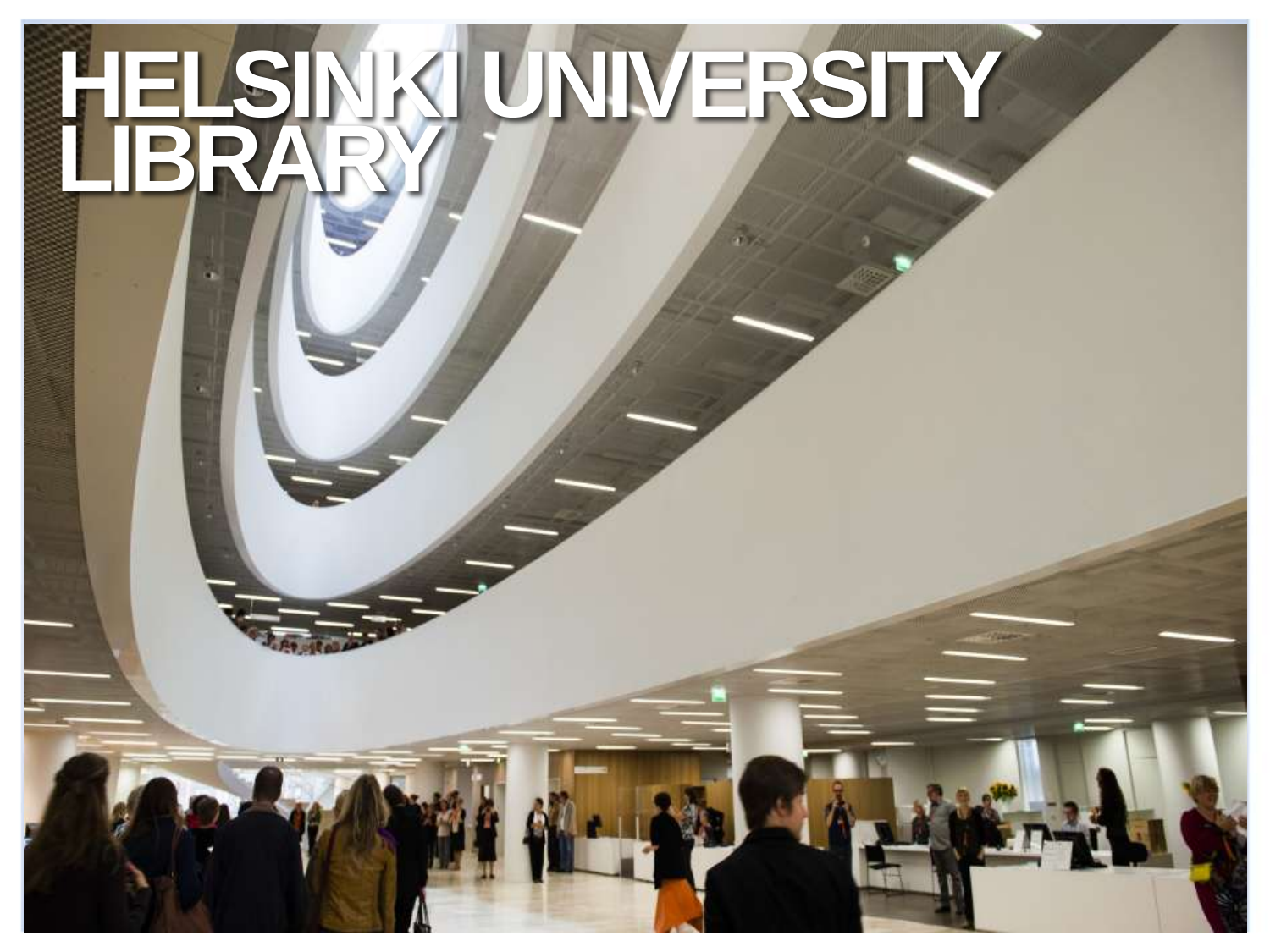### **HELSINKI UNIVERSITY LIBRARY**

The largest multidisciplinary university library in Finland.

We provide services to an international academic community online and on four campuses; Kumpula, City centre, Meilahti and Viikki

The Library is open to all.



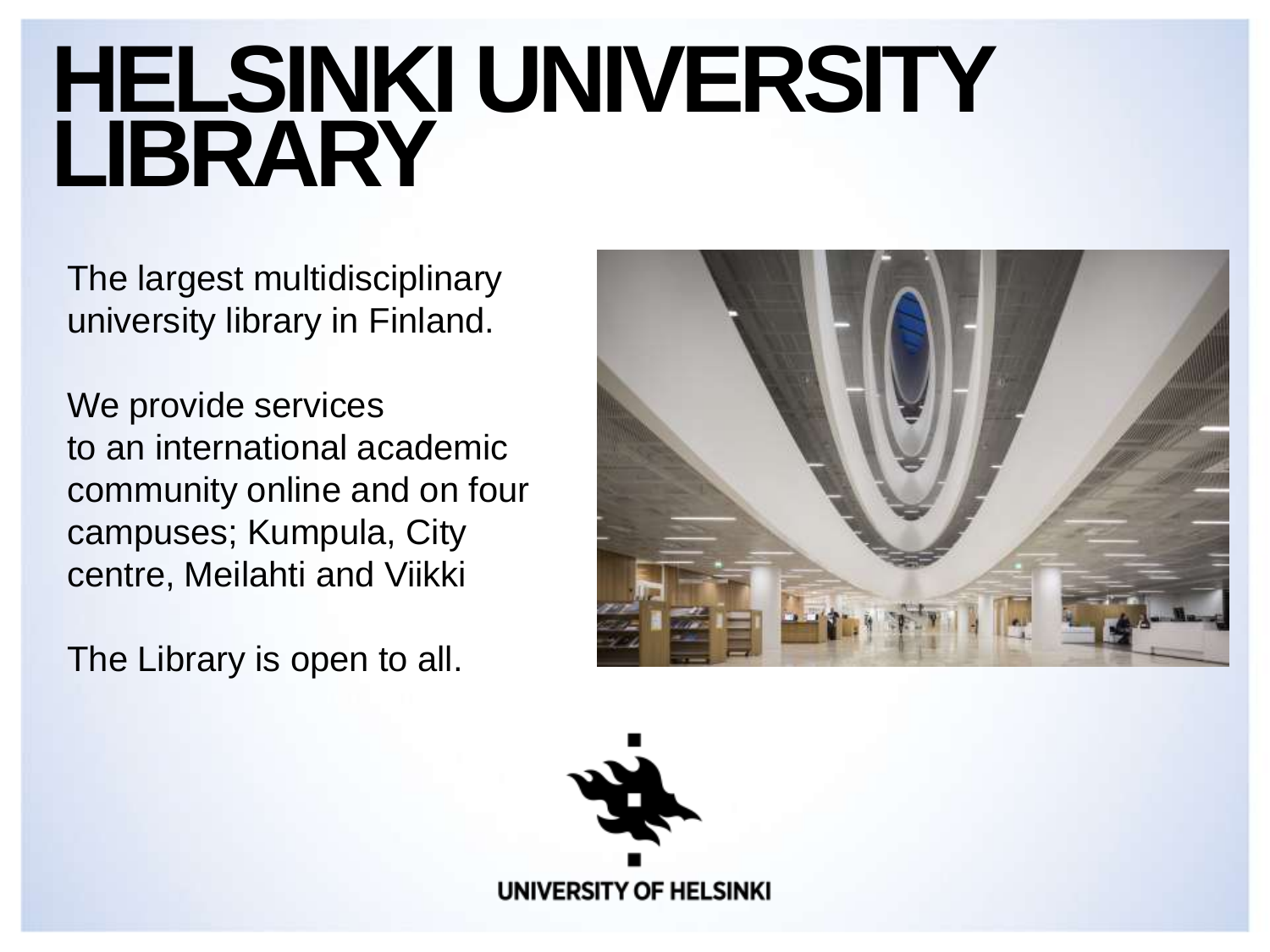## **A DAY AT THE LIBRARY**

8,500 visitors

1,900 loans

6,600 e-journals accessed

19,300 searches in the library's database

6 hours of teaching in information seeking



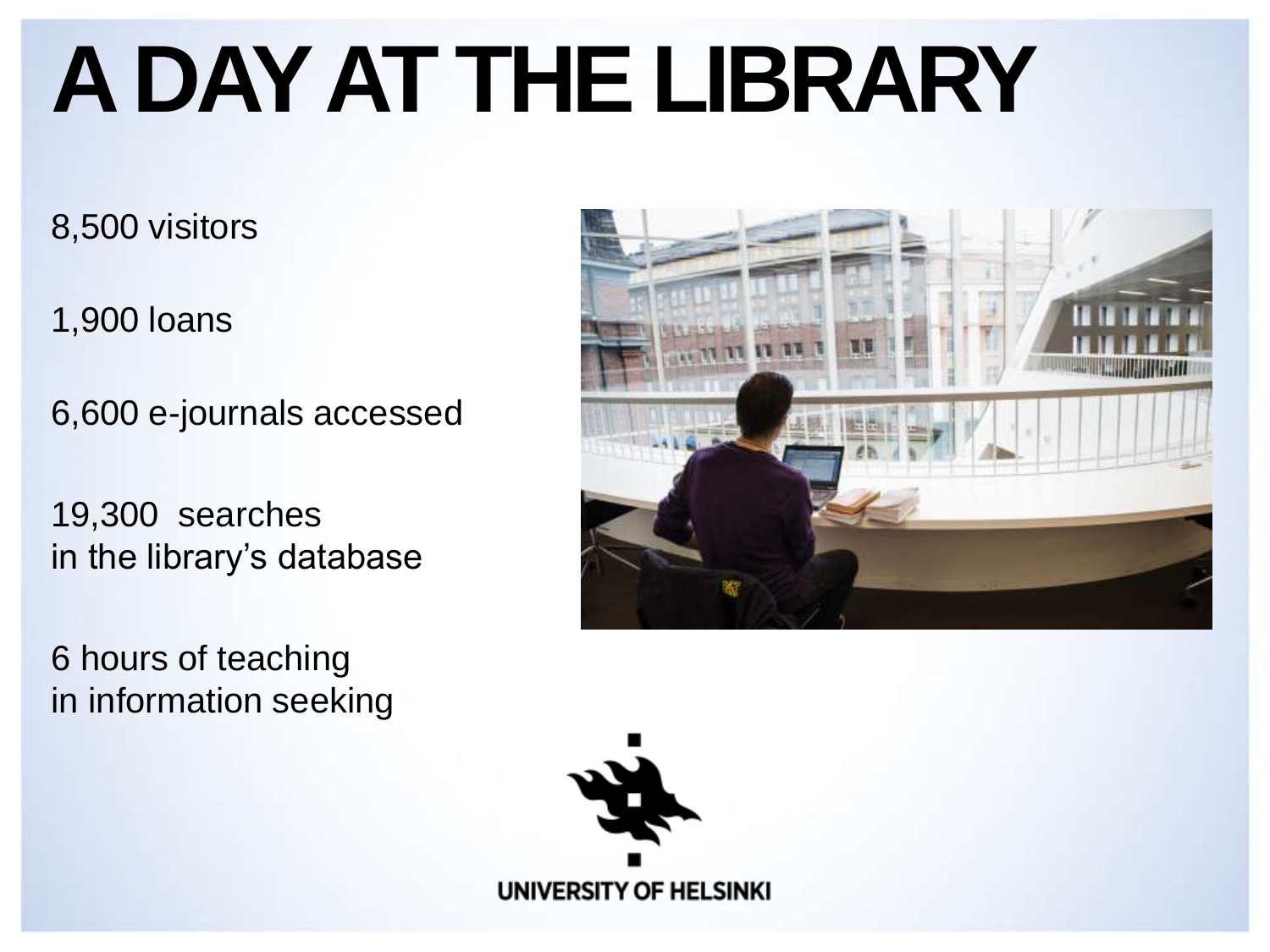# **INFO CENTRE KORONA**

- The building was completed in 1999
- Architectural design: ARK-house Architects
- Floor area 11,000 m<sup>2</sup>
- The facade is like a

shimmering corona of the sun both day and night.

• Energy saving and ecologically sustainable solutions (the glass wall)



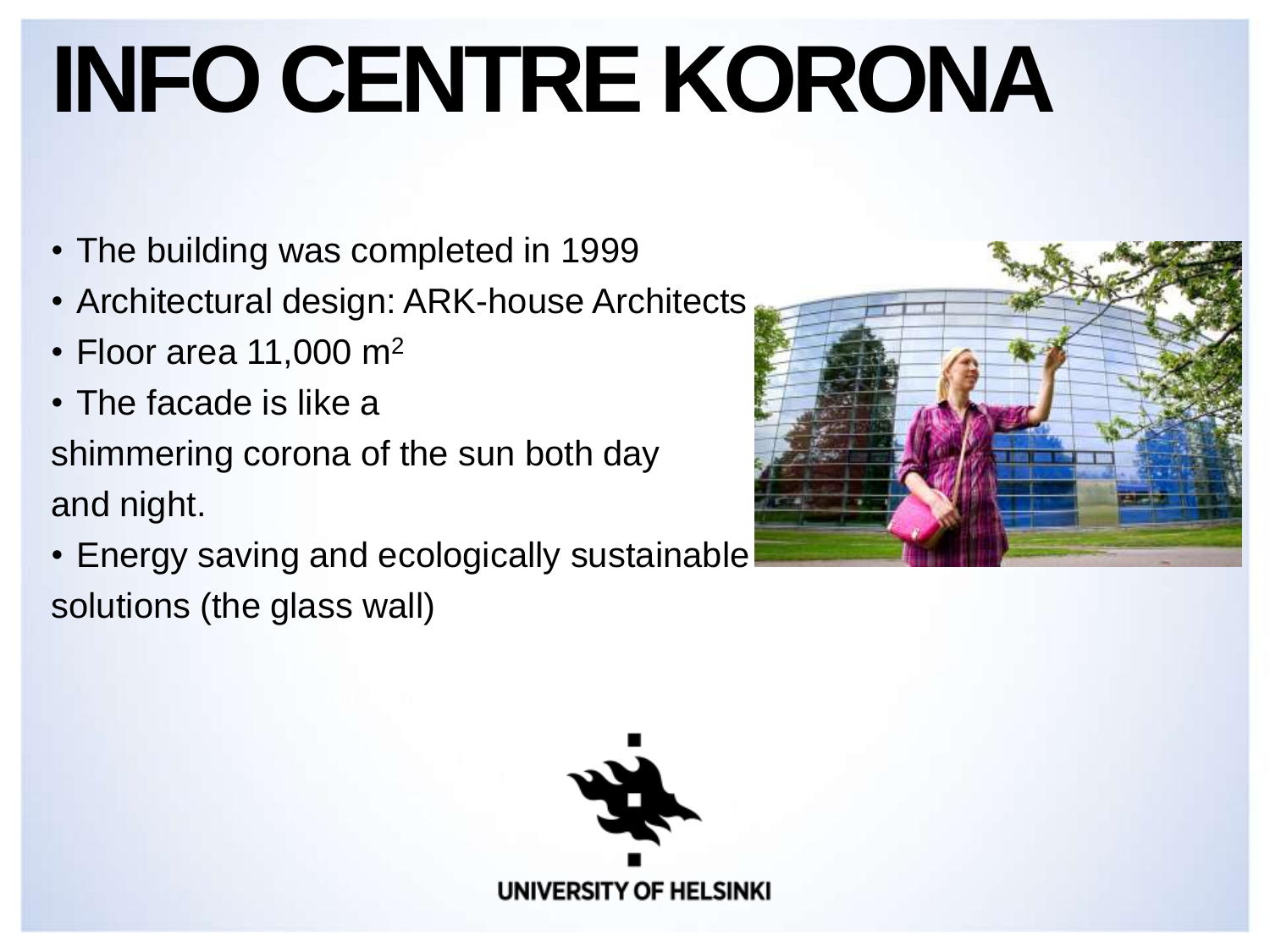# **INFO CENTRE KORONA**

- Most important principles in planning
	- Open space and open atmosphere
	- Flexibility both in the collection areas and in the office rooms
	- Accessibility
	- Clear and easy orienteering
	- No closed collections
	- No closed boundaries between

the two libraries



UNIVERSITY OF HELSINKI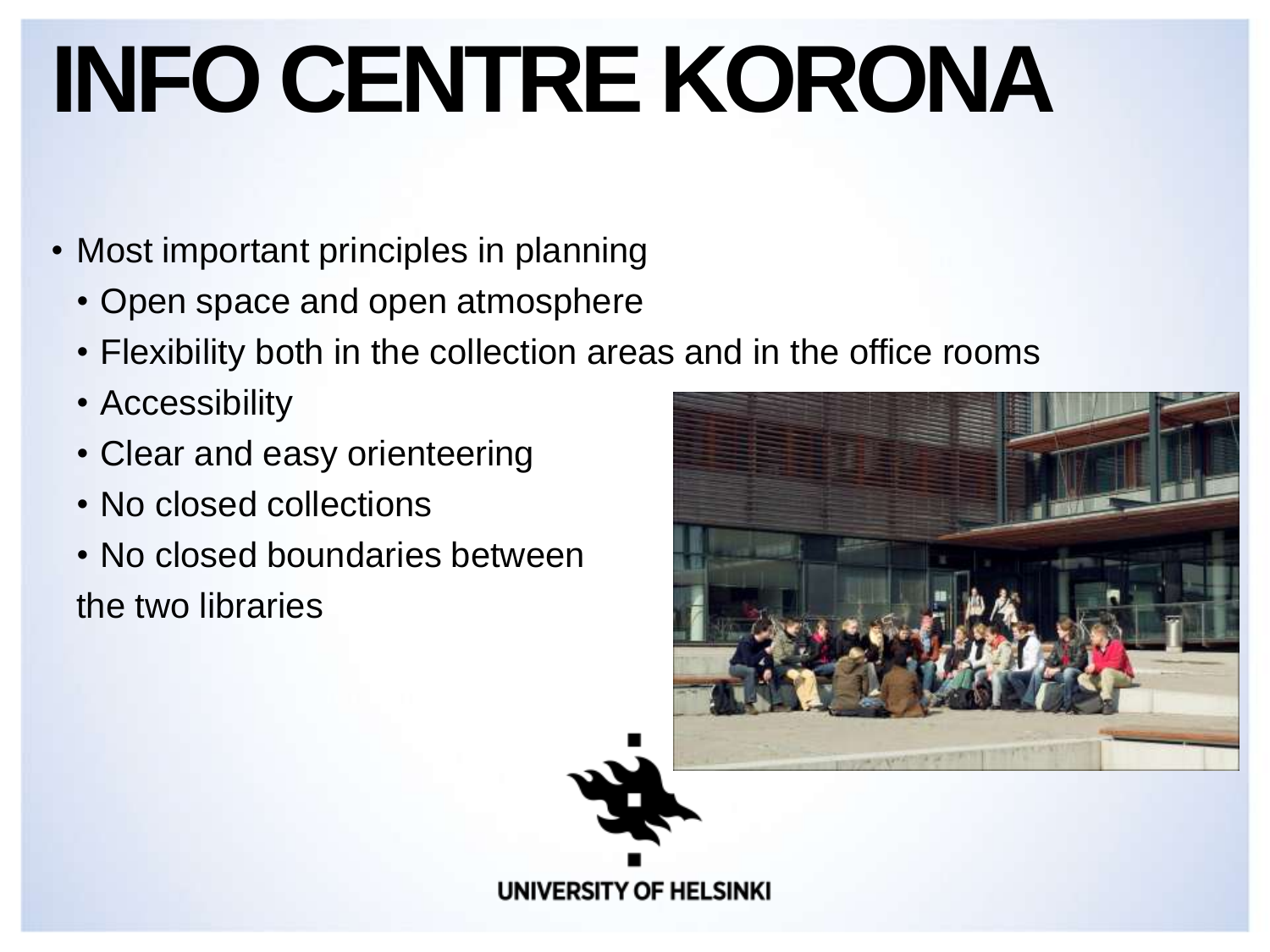# **INFO CENTRE KORONA**

- Two libraries
- **Auditoriums**
- Lecture rooms
- Computer classrooms
- Cafe
- A branch of the University Press
- University Services (Personnel Services, Project Services)
- Three winter gardens: Egyptian garden, Japanese garden, Roman garden
- The building has become a meeting point for the people.



UNIVERSITY OF HELSINKI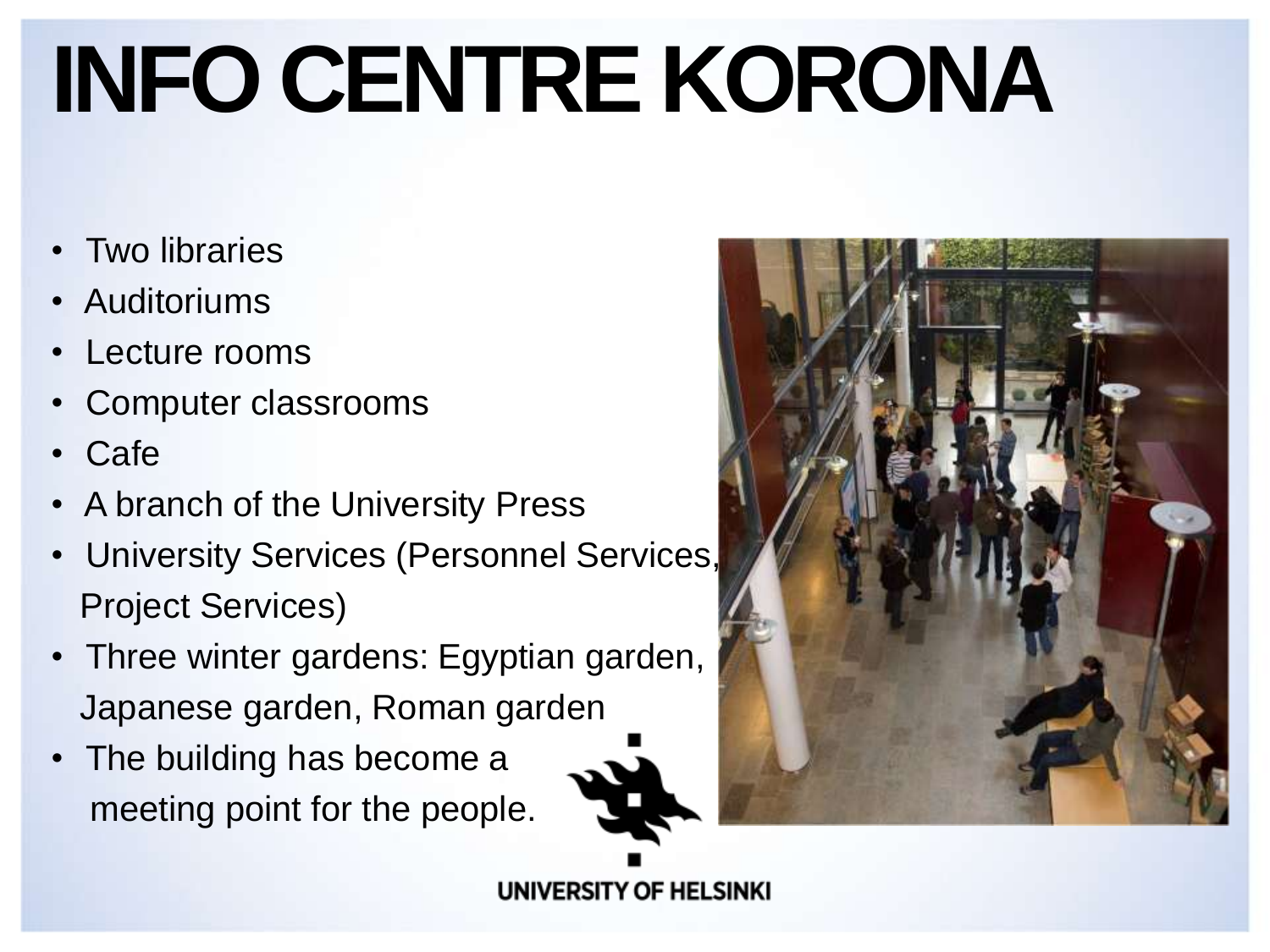## **VIIKKI CAMPUS LIBRARY**

- The space of the library is 5,000 m**<sup>2</sup>** in four floors
- 12,500 running metres of literature
- Electronic collection
- Rooms for group work (booking on the internet), working spaces, study carrels, 24-h reading room





**UNIVERSITY OF HELSINKI**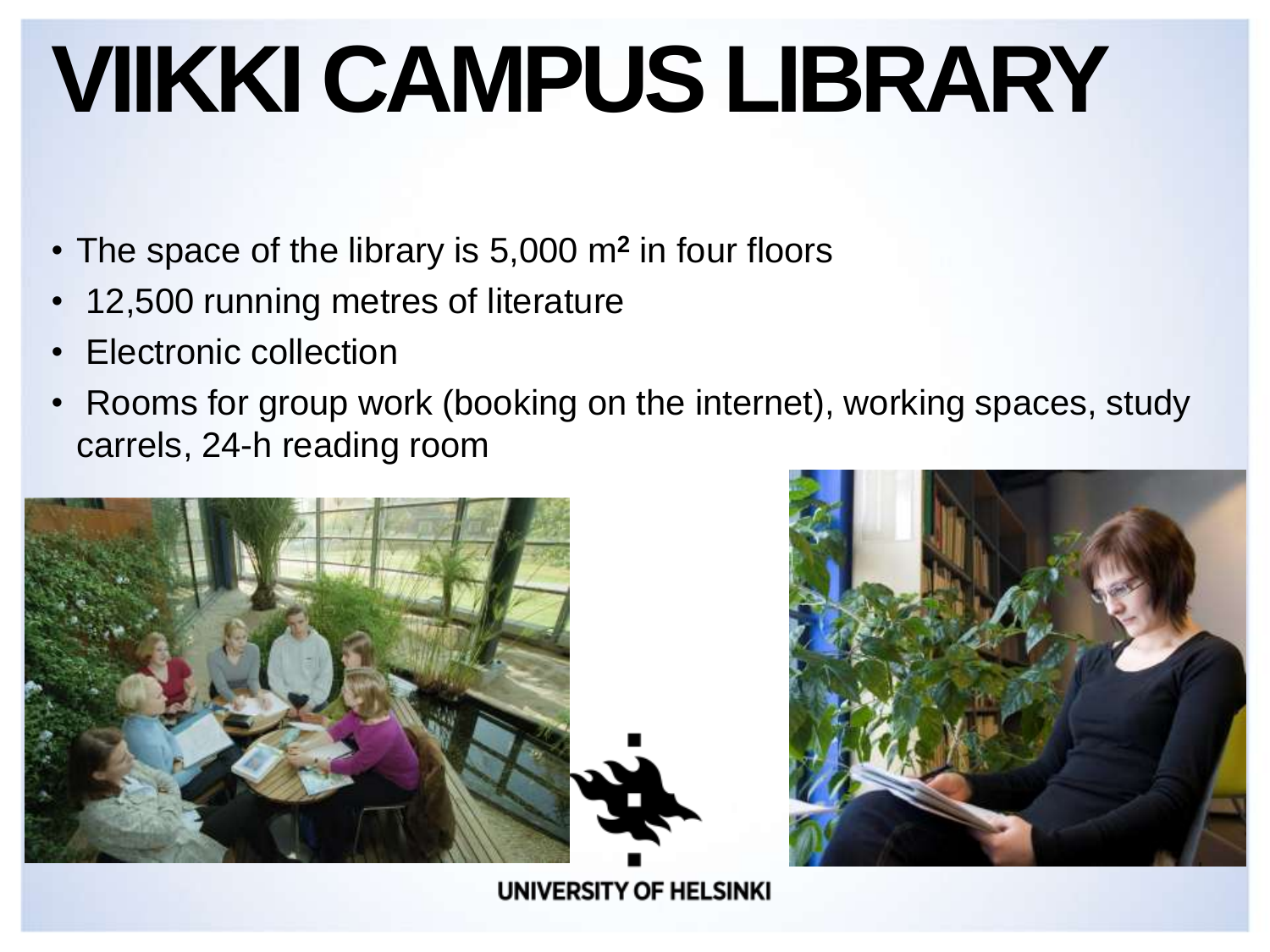### **PUBLIC LIBRARYAND SCIENTIFIC LIBRARY**

- The customers have open access from one library to the other.
- Science has been brought closer to the residents of the city.
- The public library offers fiction for the students and researchers. Also text books!
- Joint premises: the reference book room and the reading room for journals – functional solutions
- Collection collaboration less nowadays (e-collection)
- Employee exchange
- Events and literature evenings